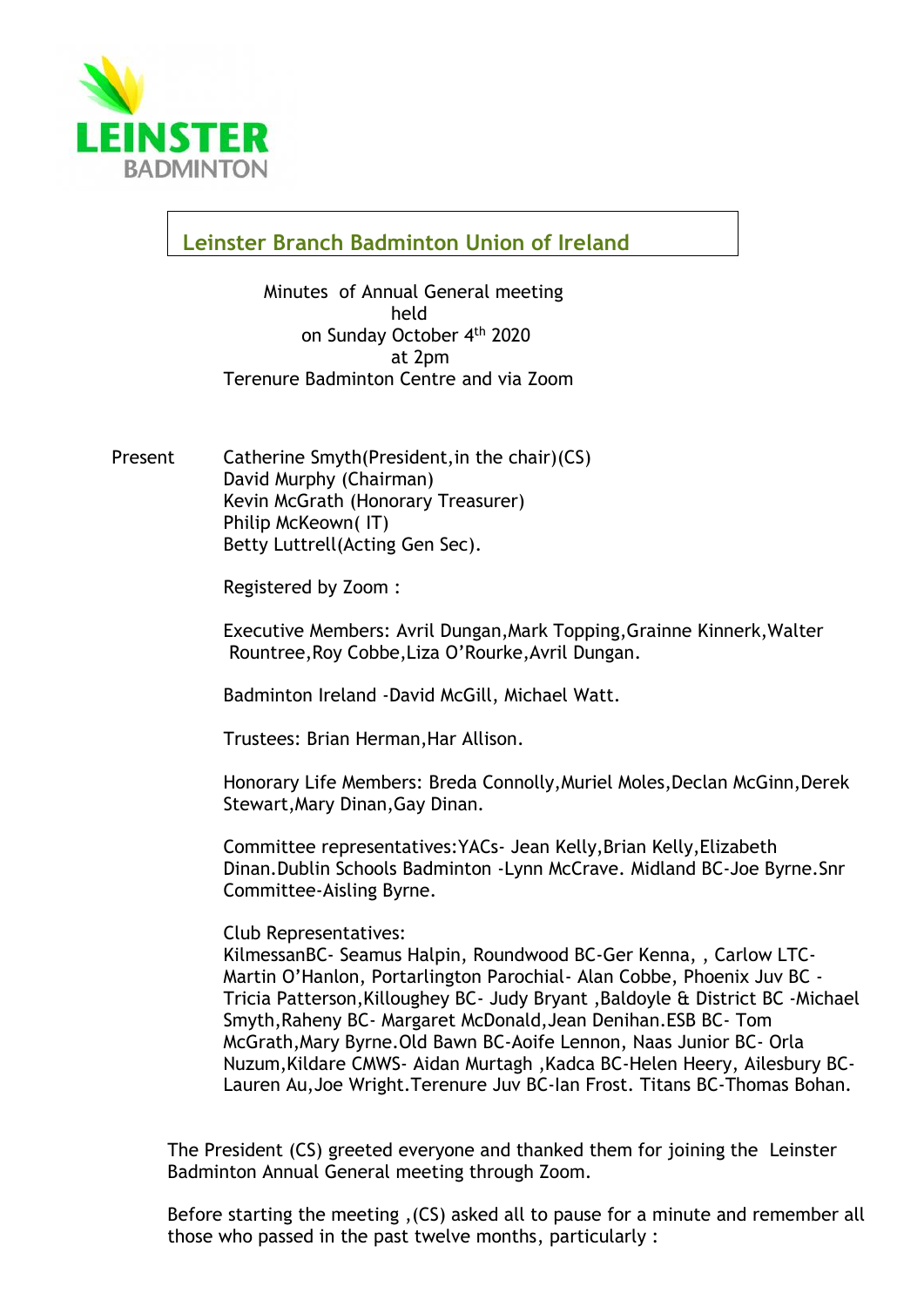#### Frank Peard

With the death of Frank, Badminton has lost its most enduring personality. For about 80 years he was at the forefront in seeking to improve Irish Badminton Frank had a very successful and lengthy playing career. He was a very respected coach and whilst at the height of his playing career he fitted in time to serve on the Executive Committee of the Leinster Branch and was the main mover in achieving the building of Terenure Centre in Whitehall Road in 1954.

#### Gay Sullivan

Gay Sullivan did trojan work for a long time in supporting the set up and development of the Baldoyle BC. He was active on the committee there up to weeks before he passed.

#### Michael Halford

Michael was a member of the Leinster Branch Executive Committee and was a leading light in developing Leinster Badminton. He was a very active member of the Bar committee and contributed greatly to the development of the Bar in Whitehall Road.

#### Frank O'Reilly

Frank initially became involved in Leinster Branch through Frank Peard. He was Chairperson of the Executive Committee, was very hands on and was always keen to see improvements in all areas. He served as Leinster Branch representative of Badminton Ireland Executive Committee. He also served as President of the Branch and was made an honorary Life Member in recognition of his contribution to Leinster.

#### Marie Doyle

Marie was the wife of one of our most famous badminton players-Chick Doyle-and to this day, Senior players still compete for the Chick Doyle Trophy.

(CS) then formally opened the meeting and welcomed all attendees. She apologised to all for the delay holding of the AGM, which was impacted by Covid-19 and also closure of Leinster offices during lockdown.

Apologies (CS) read out apologies received which were from : Tommy McGrath-Vice President Marie Ruane La Sallian BC.

(CS) then said that 2019-2020 was a great year for our players, both at home and abroad.She had read the Year end reports with pride,which again demonstrated the hard work and commitment by players and coaches to the game and on behalf of Leinster Executive committee, she thanked everyone for their time and effort.Unfortunately with the spread of the Covid-19 pandemic in the country, many year end events were cancelled.

In an effort to recognise those who work hard and do over and above for Leinster, particularly those who have given lots of years of service to their Clubs, the Excecutive have introduced a Volunteer Pin (displayed on screen). She asked all present if they know someone in their Club or on their committee who deserve to be recognised, please notify [Generalsecretary@lbbui.ie](mailto:Generalsecretary@lbbui.ie) or [President@lbbui.ie](mailto:President@lbbui.ie)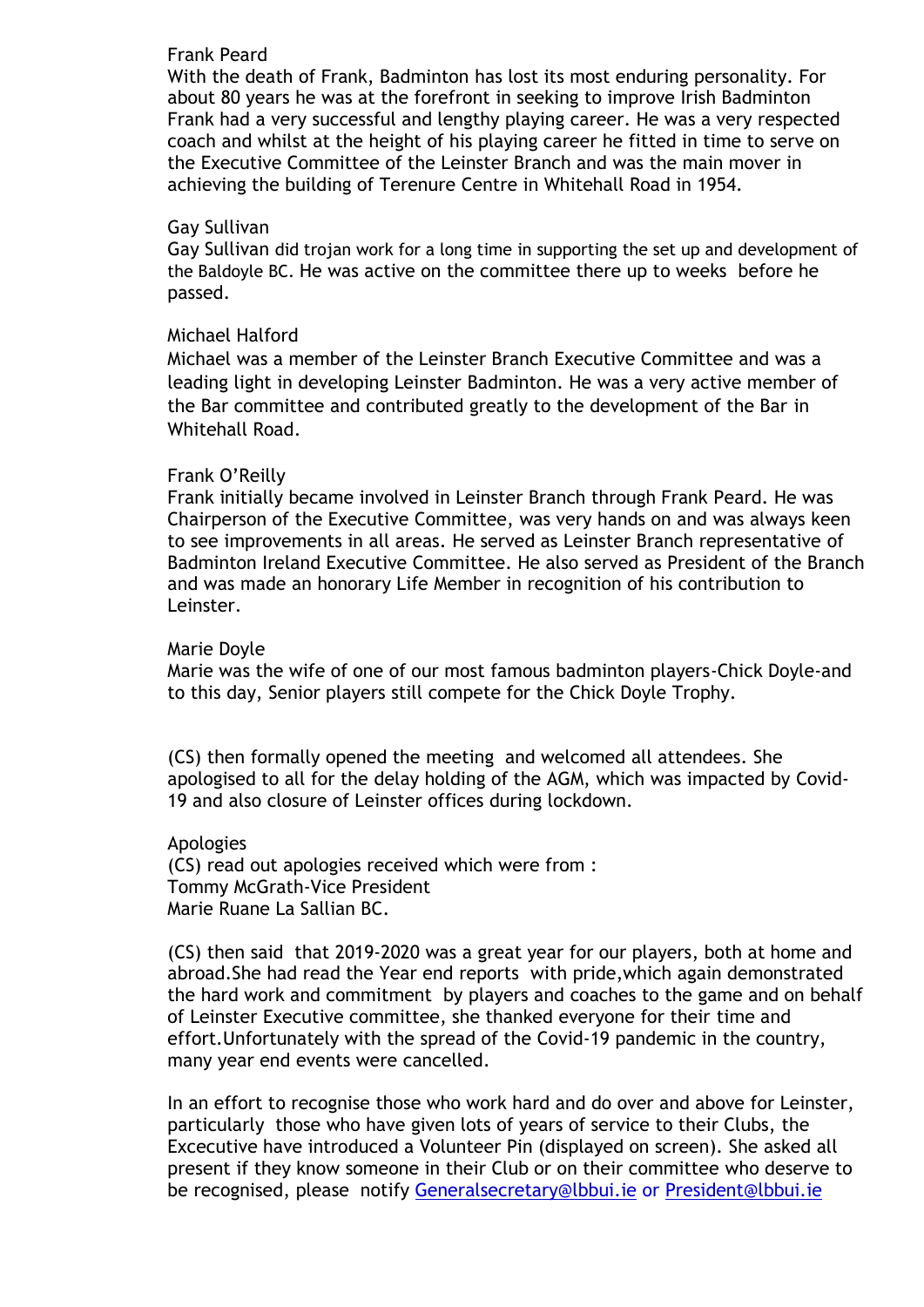On the occasion of this AGM, the President said she was delighted to present the first Volunteers Pins to :

- Aoife Lennon (Old Bawn BC) for her work both on the Exec committee,for Old Bawn and for Leinster Senior Tournamernts.
- Kevin McGrath in recognition of his four years of hard work as Honorary **Treasurer**
- Philip McKeown( Old School BC) for his voluntary work as our IT Manager, enhancing our IT and Media systems and setting up this Zoom call to-day

## **a) Minutes of the previous General Meeting**

CS asked if there were any comments about the Minutes of the 2019 AGM and the SGM February th 2020.There was none and therefore they were taken as read and the Minutes were then adopted into the meeting.

## **b) The President's Report**

(CS) read through her report which outlined the highlights of the past season. She congratulated all the players who had represented both province and country. She finished by thanking Leinster Executive,the many committees,staff and volunteers for their contribution to Leinster Badminton during the year.

#### **c) Consideration of the President's Report**

The Presidents Report was proposed by Breda Connolly and seconded by Brian Kelly.

## **d) The Chairpersons's Report**

The Chairperson said his Report has been issued to all and wanted to focus on some key points:

He acknowledged the efforts and time given by Leinster volunteers whose inputs are vital.

He thanked the staff for their hard work. He thanked Badminton Ireland for their ongoing support - in particular David McGill and Conor Fadian.

He congratulated Lynn McCrave who recently became a Councillor with South Dublin COCO.

Three of the Executive stepped down this year and he thanked them as follows: Kevin McGrath for his work as honorary treasurer and support in many ways. Mark Topping for his great ideas and coaching expertise.

Roy Cobbe , whose practical and measured approach was always helpful. Aoife Lennon who is a front line worker,worked tirelessely in the areas of Senior Tournaments, Policies and Procedures and Safeguarding.

He concluded by reminding all, that the priority of the Executive committee , during this pandemic is that all Volunteers, players, and staff take care and stay safe. He is aware of the impact Covid-19 may have on our players-particularly the younger players and he hopes that everyone will be back playing sometime soon. He is confident that Leinster will go from strenght to strenght and the Executive will do everything in their power to get Leinster back playing post Covid.

## **e) Consideration of the Chairperson's Report**

The report was proposed by Brian Kelly and seconded by Jean Kelly.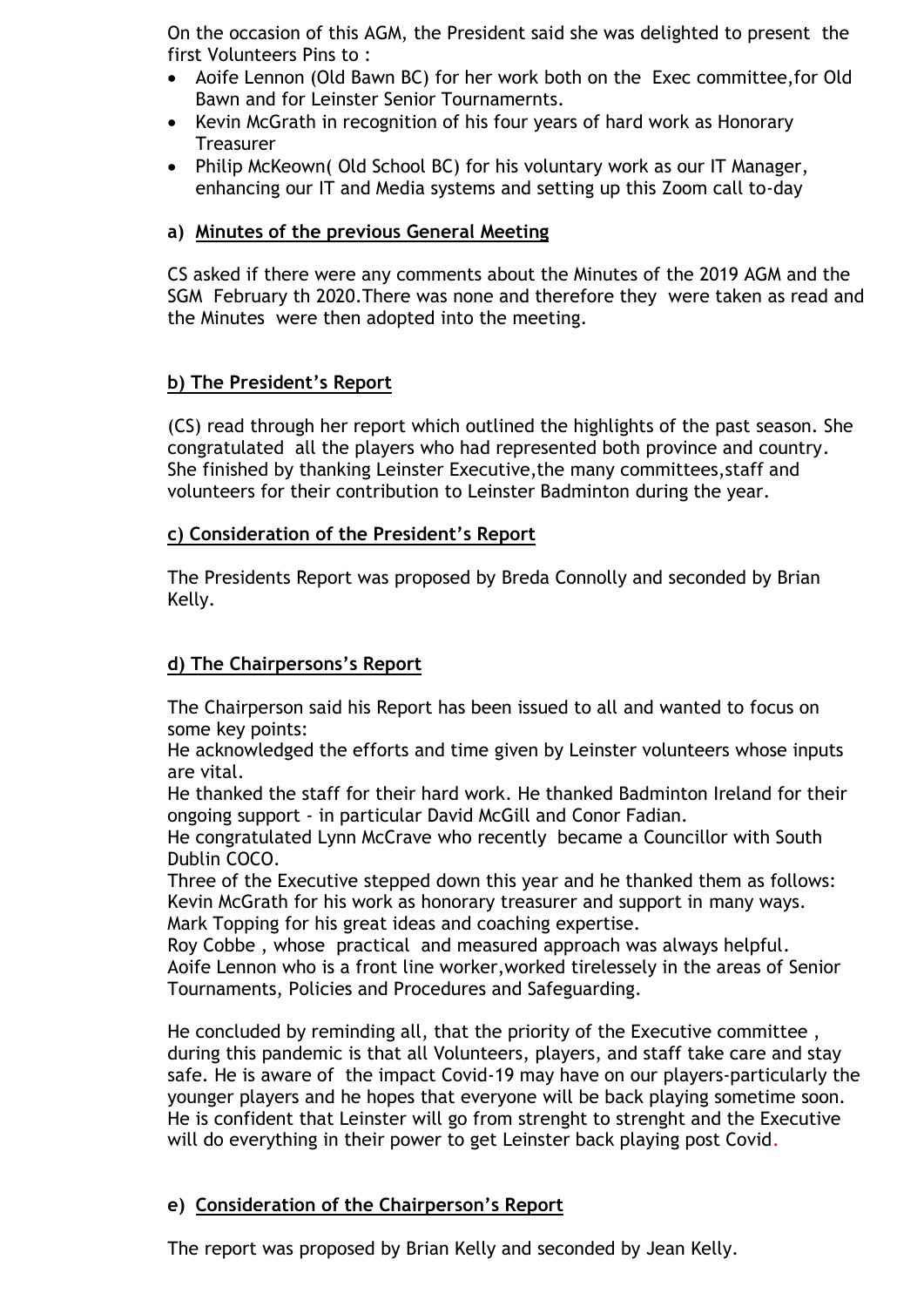# **f) The Honorary Treasurer's Report**

Kevin McGrath-The treasurer read the key points from his report and said Draft Accounts were available but some items required clarification and finalisation by the Auditors before they could be ready for sign off. He apologised for the delay which is not satisfactory and was caused by the delay in the submission of Accounts to the Auditor. Jean K proposed that an EGM take place so that the Final Accounts can be reviewed and signed off. The President supported this approach.

## **g) Consideration of the Honorary Treasurer's Report**

. The Honorary Treasuers report was not signed off ,pending finalisation of and audit of Accounts by Auditors. EGM will take place to do so.

## **h) Election of a President to serve for two consecutive years**

➢ Catherine Smyth (KADCA Jnr. B.C.) *– Proposed by Muriel Moles (Life Member)-seconded by Breda Connolly (Aer Lingus B.C.)*

*As Catherine was the only nominee, she was duly elected.*

## **i) Election of two Vice-Presidents to serve for two consecutive years**

Breda Connolly (Aer Lingus B.C.) *proposed by Catherine Smyth (KADCA Jnr. B.C.) seconded by Muriel Moles (Life Member)*

Breda was the only nomination received and she was deemed to be elected as Vice President of the Executive committee to serve for two consecutive years.

The members of the Executive Committee who retired according to the Rules of the Branch are: Kevin McGrath (Raheny BC), Mark Topping (South Dublin BC), Aoife Lennon(Old Bawn BC).

The resignation of Roy Cobbe(Portlaoise BC) created an additional vacancy.

# **j) Election of four members of the Executive Committee to serve for two consecutive years.**

 Members may only serve a maximum of four consecutive years. However, they Become eligible for election again twelve months after retiring.

The following have been nominated for election:

- *1.* Joe Wright (Ailesbury B.C.) *Proposed by Har Allison (Trustee) – seconded by David Murphy (Danum B.C.)*
- *2.* Derek Stewart (KADCA- Honorary member) *– Proposed by (Breda Connolly (Aer Lingus B.C. - seconded by Mary Dinan (KADCA B.C.)*

 As there was four vacancies on the Executive Committee, the two nominees listed above were deemed to be elected to the Executive Committee.The Executive undertook to fille the remaining two vacancies within the coming weeks.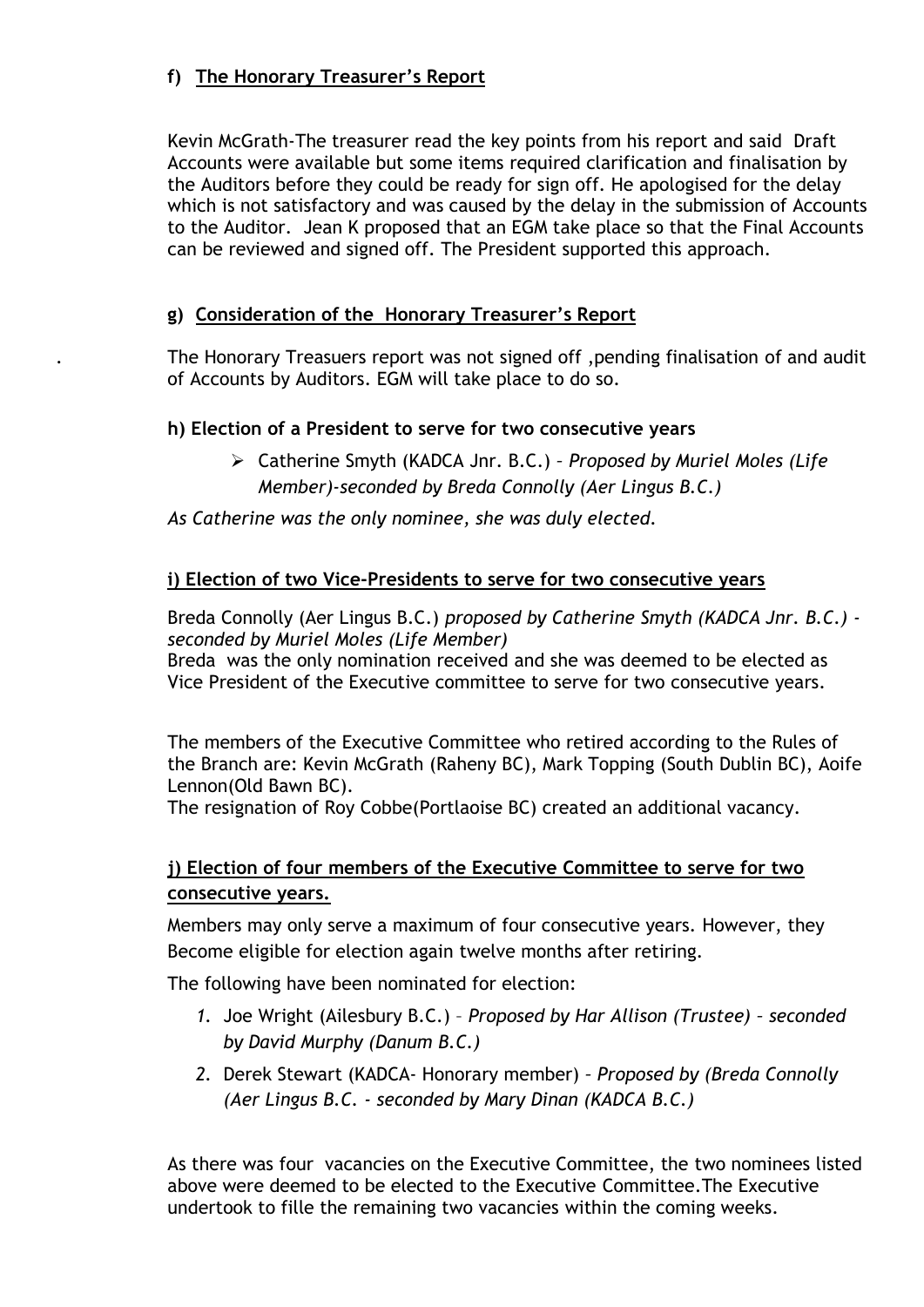## **k) Election of Honorary Treasurer**

 No nomination was received for the role of Honorary Treasurer and the Chairperson said that he has identified a suitable person and will intend to co-opt onto the committee at the first Executive meeting of the new year.

## **l) Presentation of Honorary Life Membership**

No awards were made at the AGM last year and the President advised that the Executive had given much consideration to the Honorary Life membership awards this year. Leinster Badminton is in a great place with a very high standard of players at all levels. All credit goes to the underage coaching across Leinster, where coaches have devoted themselves to the development of our young players.With this in mind, the Executive decided that the Awards this year would focus on the Leinster stalwarts who contributed to this. Presentations and speeches were made by members of the Executive and Awards were presented to :

Alan Cobbe Tom Dooley Nuala McCann Catherine Smyth

# **Tom Dooley – Speech by Roy Cobbe**

Tom Dooley has given a huge amount to part of Leinster, as a player, a committee member and a coach. Tom is from Ballinabranna in Carlow and started playing over 50 years ago and later moved to play with Carlow Commercial at a higher level. Playing at the league's top commercial grade (grade 1) Tom s team won multiple league and Cup titles. He represented the league to win many Leinster grade 1 inter league titles and won several all-Ireland titles. Tom was a very deceptive lefthanded player that many players found out to their cost.

Tom believed it was important to give back and did so through his involvement -for many years with Southwest league, on the executive/grading committee. His knowledge and input were invaluable. If Tom was in the hall, we never were short of someone to count games or do lines, all we had to do was ask and the answer always was 'where do you need me '.

Tom started coaching juveniles in Ballinabranna not long after he started playing. His Club / Parish team won the county title for 24 years in a row. In 1995 the team won a National Community games title. Ballinabranna went from strength to strength to produce many good players who played at all levels for club and county.

## **Alan Cobbe- Speech by Roy Cobbe**

Alan and I started playing in the mid 70's. He started playing on a senior team the year after and has been on the senior team since at nearly all levels. He has won numerous league titles with the club at grade 4, 3 ,2 and a couple at grade 1 . He has won 3 Leinster inter league titles and one all Ireland title which I know he is very proud of. Alan played inter county at senior level for many years and won one Leinster title.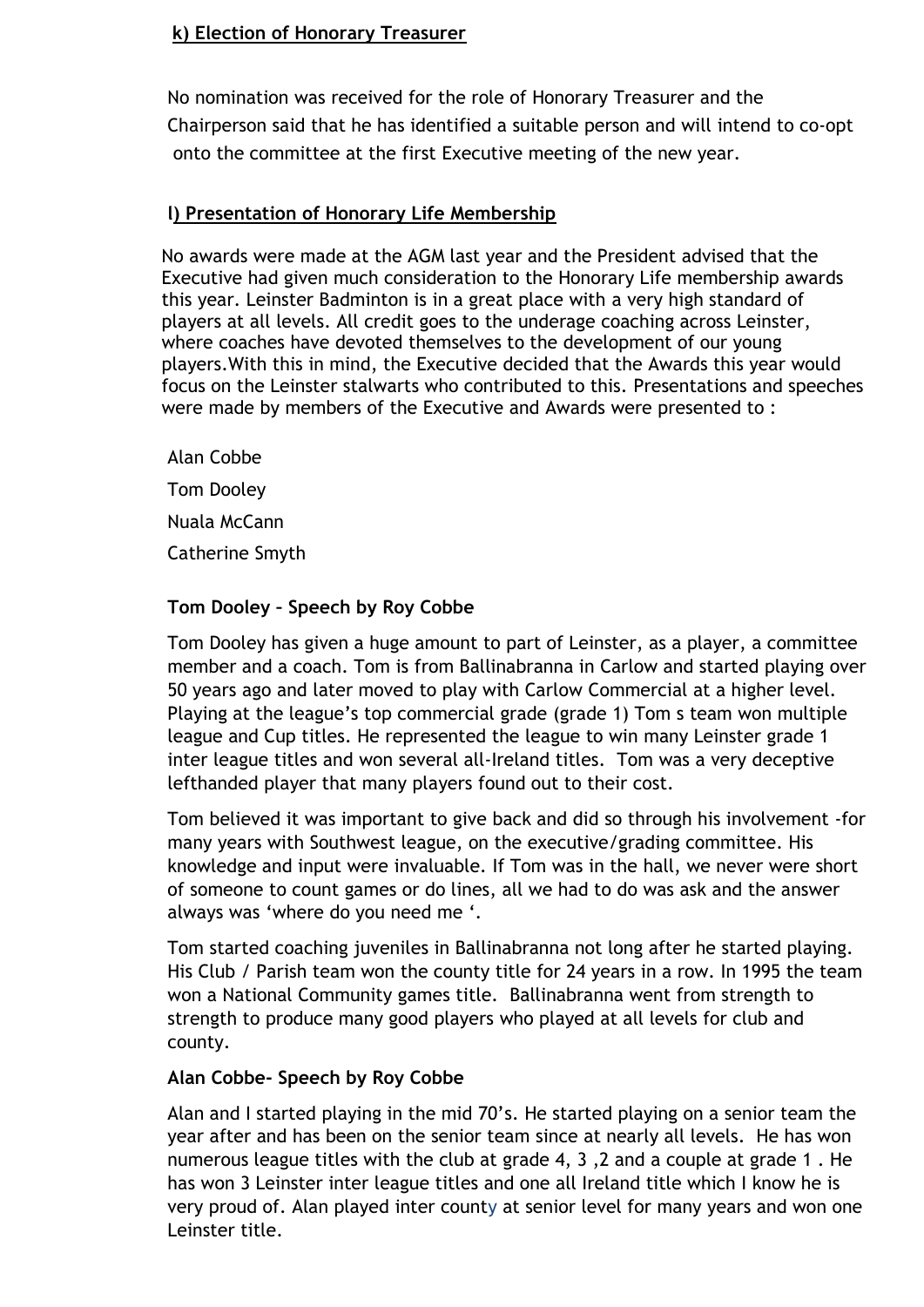As with Tom, Alan was always willing to give back to the sport and has been club secretary for much of his playing career. He has been a county selector for Laois senior and juvenile teams and has been County Chairman for about 20 years on and off.

While Alan has been hugely involved with organising badminton at senior level, it is to coaching Juveniles that Alan has given most back. In 1980 Alan and a few of us took over junior badminton in the club. After a few years I took a different direction, Alan did the coaching courses and 40 years later he still coaches juveniles on a Saturday evening. It is commonly said in the county that nearly everyone playing badminton in Laois now has been coached by Alan at some point. To-day Portarlington club, has a very successful grade 1 team and nearly all the players have been coached by Alan. He coached juvenile county teams to Leinster titles and players who represented Leinster on our Senior that plays in England.

I think both Tom and Alan really do deserve this small token of appreciation from us.

#### **Nuala McCann- Speech by Catherine Smyth**

Unfortunately Nuala was unable to attend the meeting. Catherine said that Nualas' name is known the length of Leinster. Her passion for sport and her love of children blended beautifully in coaching.She has spent decades timelessly organising,coaching and supporting the youth of Naas and has has driven the success of Naas Badminton to high livels.Decades of well coached children have competed at high levels, many went to Leinster Squads and nore than a few played for Ireland. Their performance is/was a testament to Nuals skill and capacity as a coach.To-day I am happy to acknowledge and thank Nuala for the difference she has made to the youth in Naas and how she has enhanced the standard of play in the County and Leinster through her passion for the sport and time dedicated to same.

#### **Catherine Smyth- speech by David Murphy**

Catherine began her badminton career in Coolock Ladies club. She played with a variety of Northside clubs in the Morning Leagues and during that time switched over to KADCA.

At KADCA her involvement with junior club badminton began. She was Child Safety Officer and Treasurer. The young players under her stewardship, blossomed and developed. She still retains the position of Treasurer where she ensures that all matters financial are in shipshape.

She is an accomplished umpire and umpires all over Ireland. She has officiated at a range of world class tournaments. Catherine is on the Baldoyle Management Board and has completed her term on the Badminton Ireland Board as the Leinster representative. She has been chairperson of the Badminton Ireland Court Officials Group.

In her capacity as Leinster President, she a regular visitor at clubs in Leinster where she offers guidance, encouragement and support on Badminton matters to committees, clubs and players.

Catherine is a true all-rounder, is dedicated to the game and is a great ambassador for Leinster Branch and is a worthy recipient of this award.